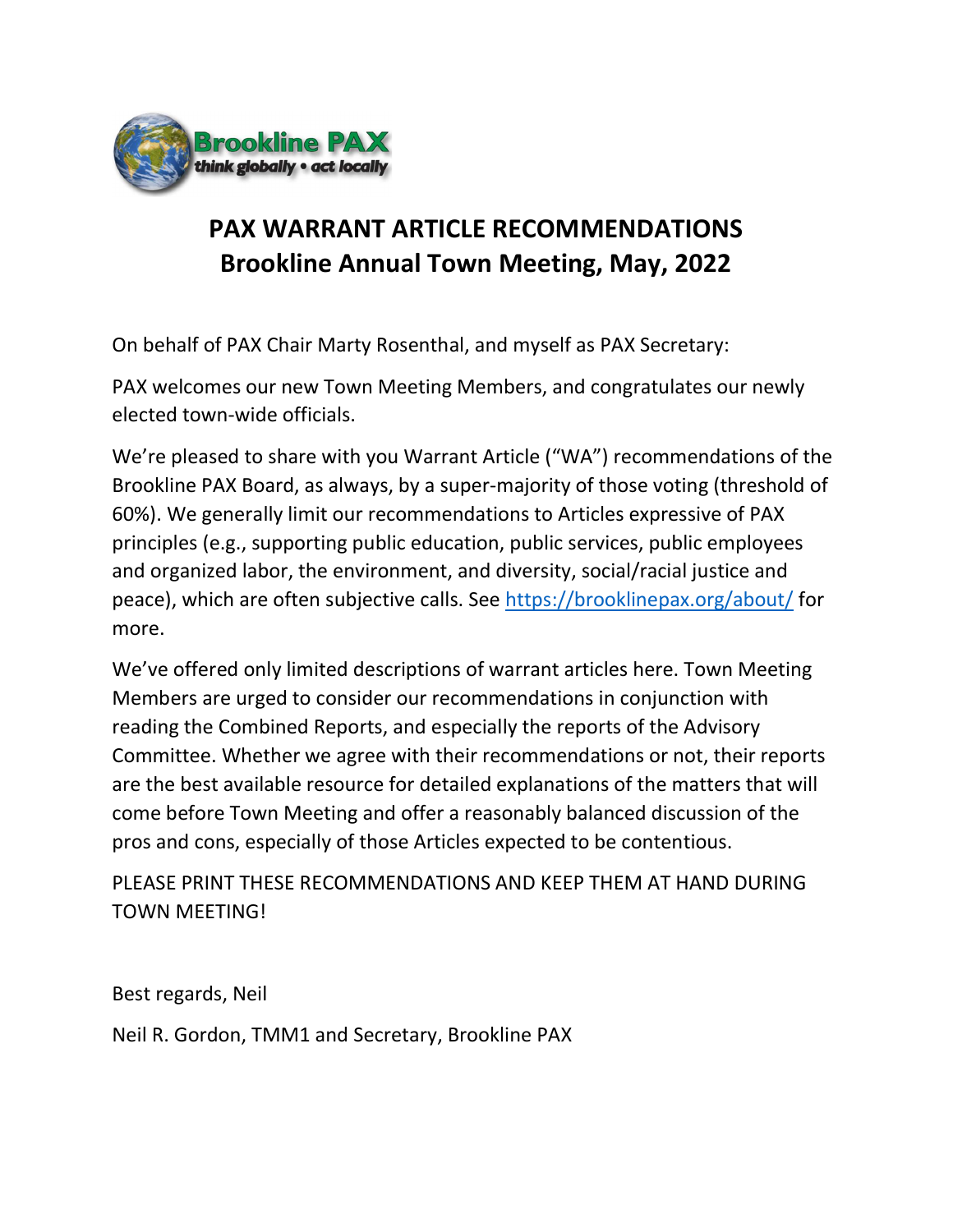## PAX WARRANT ARTICLE RECOMMENDATIONS Brookline Annual Town Meeting, May, 2022

Article 2. Collective bargaining – The Town has entered into a Memorandum of Agreement with the Brookline AFSCME Local 1358 which provides for a 1% raise in FY22, and a 3% raise for FY23 and FY24, the addition of Juneteenth as a holiday, and several other non-controversial provisions. Consistent with our support of union labor, and of the collective bargaining process, PAX recommends FAVORABLE ACTION.

Article 6. Accept legislation to increase certain property tax exemptions – An article, routinely passed unanimously or nearly so, that doubles the property tax exemptions for various residential low-income and/or low asset property owners, e.g., disabled veterans, blind, or elderly. PAX recommends FAVORABLE ACTION.

Article 8. Annual (FY23) budget appropriations – The budget that's presented to Town Meeting represents months of work by the Town staff and the Advisory Committee, in particular. As we write this, the Advisory Committee budget motion includes funds for additional Planning Department staff, consistent with the vote of November '21 Town Meeting (see Article 10, below). The Select Board may offer their budget, by amendment, which would remove Planning Department funding. We support the Advisory Committee motion, and otherwise respect the budget process and its outcome. As we write this, we're not aware of any other proposed amendments, and we'd be especially wary of any that are presented too late in the process to receive adequate analysis and vetting. No budget is perfect, but respecting the process, PAX recommends FAVORABLE ACTION on the budget overall as moved by the Advisory Committee.

Article 9. Increase Brookline minimum wage – The Living Wage Bylaw provides wage protection to part-time and temporary employees not covered by collective bargaining. This article adjusts the Brookline minimum wage, in response to an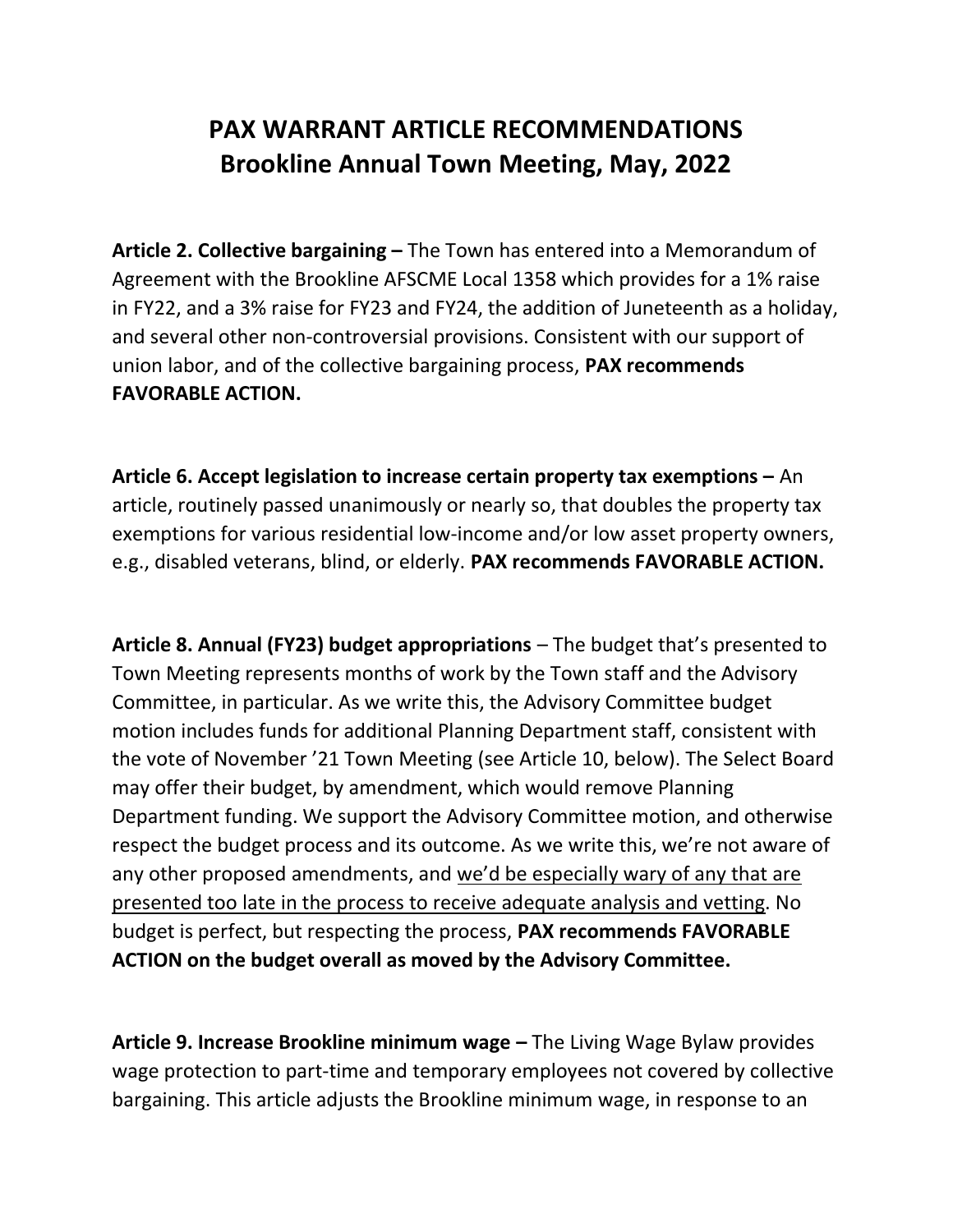increase in the state minimum wage to \$15 an hour. Most of the affected employees work in recreation programs and are paid from revolving funds. An increase in payroll costs might result in an increase in fees but we suspect the increase will be modest, if the fees increase at all. PAX recommends FAVORABLE ACTION.

Article 10. Comprehensive planning – Good planning is a part of good government. This article appropriates just under \$200,000 to facilitate a community-driven planning and zoning reform process, consistent with a near unanimous vote of November '21 Town Meeting. PAX recommends FAVORABLE ACTION.

Article 11. Increase the base for retiree cost of living increases – Raising the base provides a modest but meaningful offset to inflation for those who served this Town well, and sends a positive message to current Town employees, i.e., that we continue to care about those who serve this Town. The increase in the Town's unfunded pension liability (about \$5 million) from this action may eventually result in an increase in the Town's annual payment into the pension fund, but for now it's funded with past gains, which exceeded actuarial estimates. PAX recommends FAVORABLE ACTION.

Article 12. CDICR Complaint Committee – Read the Combined Reports and supplements for a more complete understanding of this article. At best, the bylaw amendment offered by Article 12 is, in the words of one PAX Board member, "half baked." Unfortunately, the alternative is the perhaps quarter baked changes adopted by Town Meeting two years ago with known flaws (hence the longdelayed effective date), which, if not amended, will go into effect on July 1, 2022.

While Article 12 is complex, there's just one issue of contention between the petitioners' and the Advisory Committee's versions, i.e., fines. Petitioners want to retain language regarding fines, notwithstanding Town Counsel's position that fines may not be wholly legal. We note that the authority to fine is likely so limited as to make them fundamentally unequitable, e.g., banks and real estate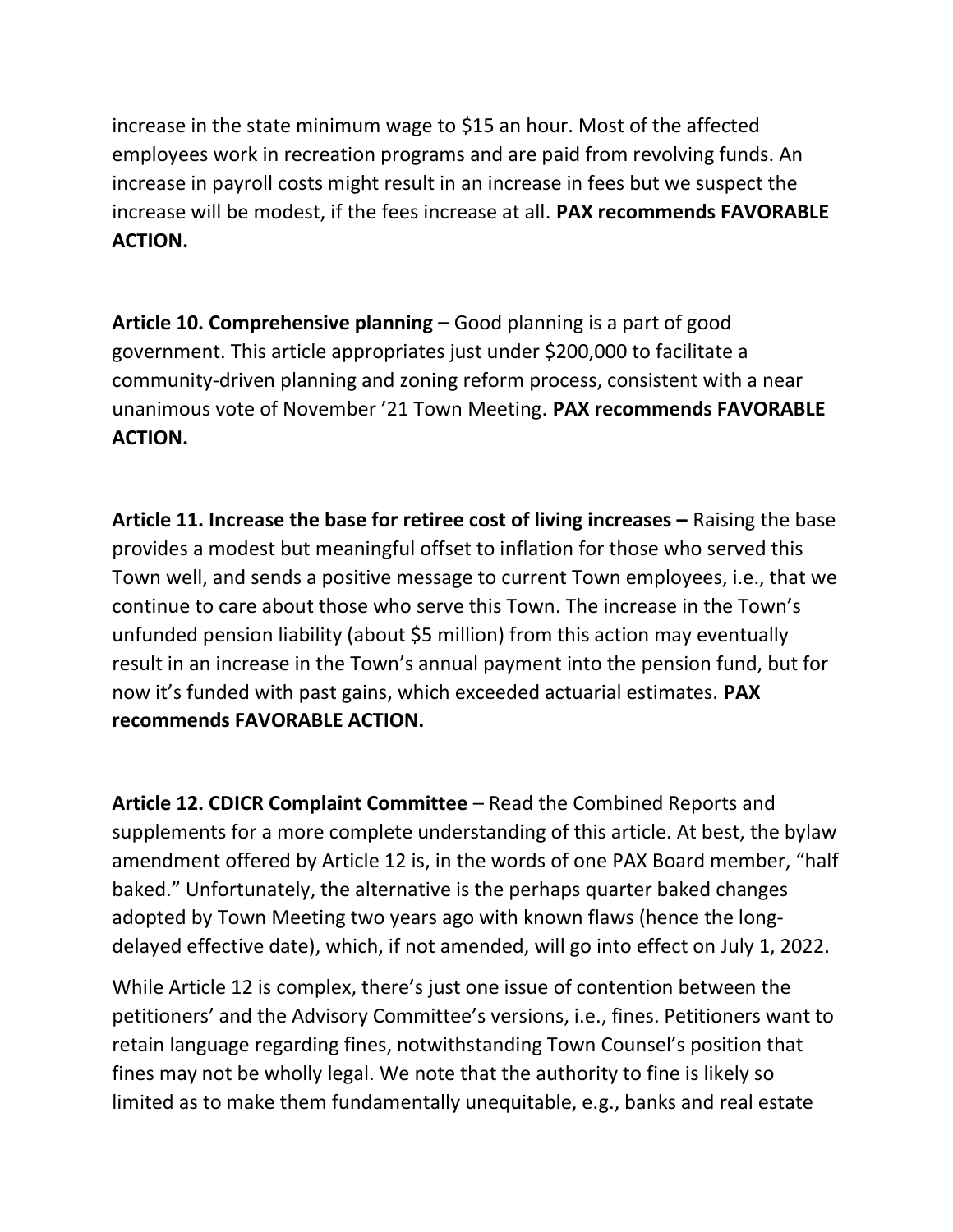companies, landlords, and major employers would likely be exempt, while many of our small businesses would not be exempt. We see this as fundamentally focused on the Davids, while the Goliaths remains free to go about their (alleged, discriminatory) business. PAX prefers the Advisory Committee amendment, which removes the fines.

While we support improving this bylaw, in our view it remains flawed. In the course of developing rules, regulations and procedures, we urge ongoing study, including by the Select Board and Town Counsel, of deficiencies in the bylaw, and the complaint process. Should Town Meeting vote No Action or vote to refer the subject matter of Article 12, we also urge further study, including questions relating to the need for a complaint process that extends beyond the Town and its employees, addressing the confusing array of multiple paths complainants might take, and addressing whether a volunteer committee, with minimal training, can be expected to execute the intended provisions included in the proposed bylaw. No matter the outcome, further improvements can and should be made by a future Town Meeting. PAX recommends FAVORABLE ACTION on the Advisory Committee substitute motion, which removes fines.

Article 17. EV ready parking – This is a zoning bylaw amendment that increases the requirement for EV ready charging in new construction and major renovations. PAX recommends FAVORABLE ACTION.

Article 18. Zoning re: bicycle parking – This is a zoning bylaw amendment that increases the requirement for accessible bicycle parking in multi-family buildings. PAX recommends FAVORABLE ACTION.

Article 22. PFAS ban – We support the petitioners' goal of banning the sale of products containing fluorinated hydrocarbons, but recognize the difficulty of Brookline's retailers in identifying targeted products that are, unfortunately, not clearly labeled as such. We agree that more study is needed, and therefore PAX recommends FAVORABLE ACTION on the Advisory Committee motion to refer.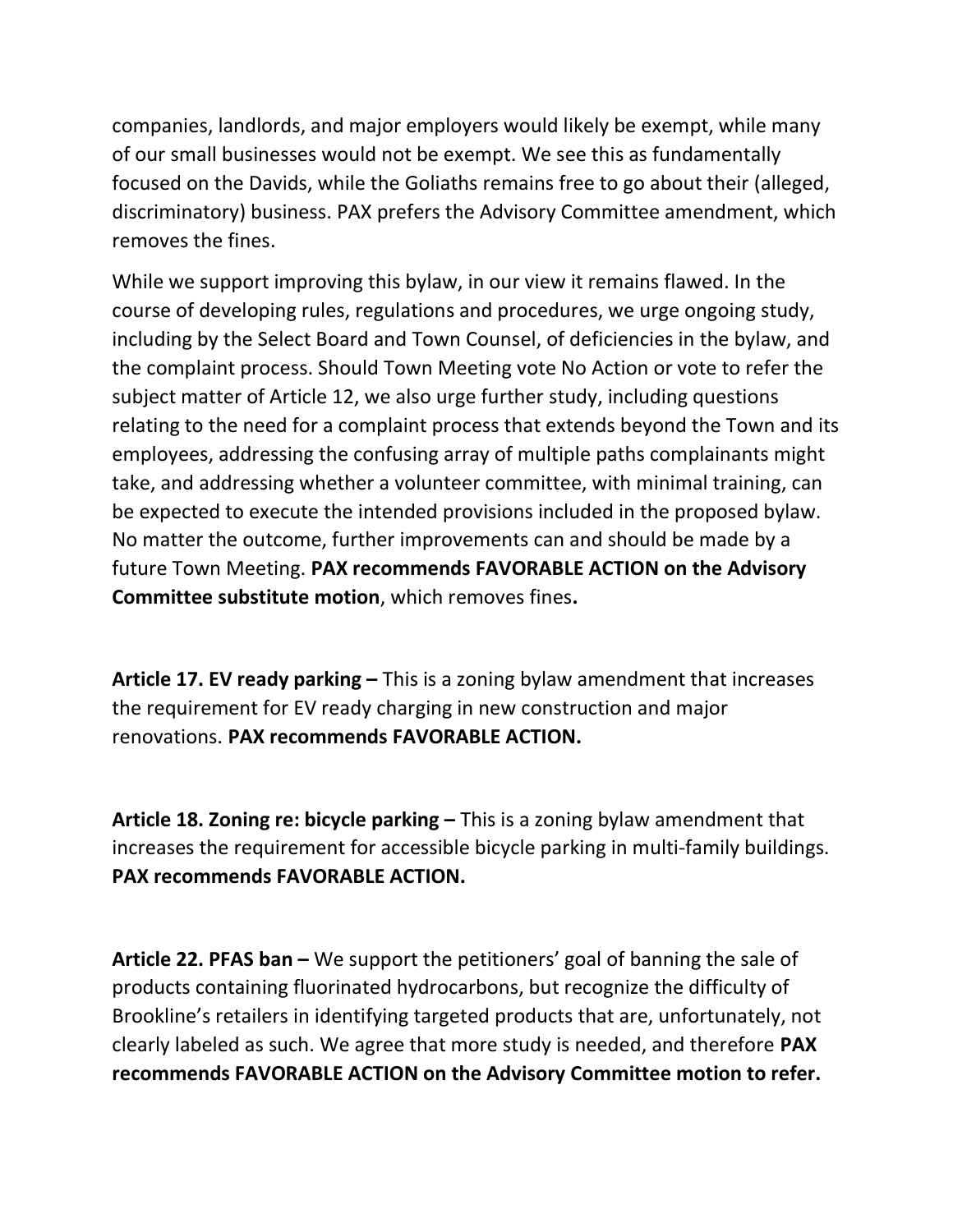Article 23. Resolution re: synthetic turf fields study – The issue of synthetic v. grass fields pits environmental and health concerns against the need for weather and use resistant playing fields. Yes, let's give this to a Moderator's committee for study. PAX recommends FAVORABLE ACTION.

Article 24. Restrictions on synthetic turf fields – This Article would place a threeyear moratorium on creating any new, synthetic turf fields. PAX recommends FAVORABLE ACTION on a motion to refer the subject matter of Article 24 to the Moderator's study committee.

Article 25. Ban single use plastic products  $-$  A relatively short list of products would be banned. All have readily available, non-single use plastic alternatives. PAX recommends FAVORABLE ACTION.

Article 26. Park & Rec programs for those less able to pay – Of course residents who can't afford Recreation Department program fees should be able to participate for free or at reduced rates. That's a budget issue and not one that needs this (extensive and overly detailed) proposed bylaw amendment. Petitioners have yet to have a meaningful conversation on the subject matter of this Article with the Parks and Recreation Commission, which could have been their first stop before picking up their warrant article drafting pen. PAX recommends FAVORABLE ACTION on a motion to refer the subject matter of Article 26 to the Parks and Recreation Commission.

Article 27. Leaf blowers – Essentially and eventually, a ban on gas powered leaf blowers. Perhaps leaves actually don't need 100% removal. The environment, on the other hand, needs our 100% attention. It's time. PAX recommends FAVORABLE ACTION.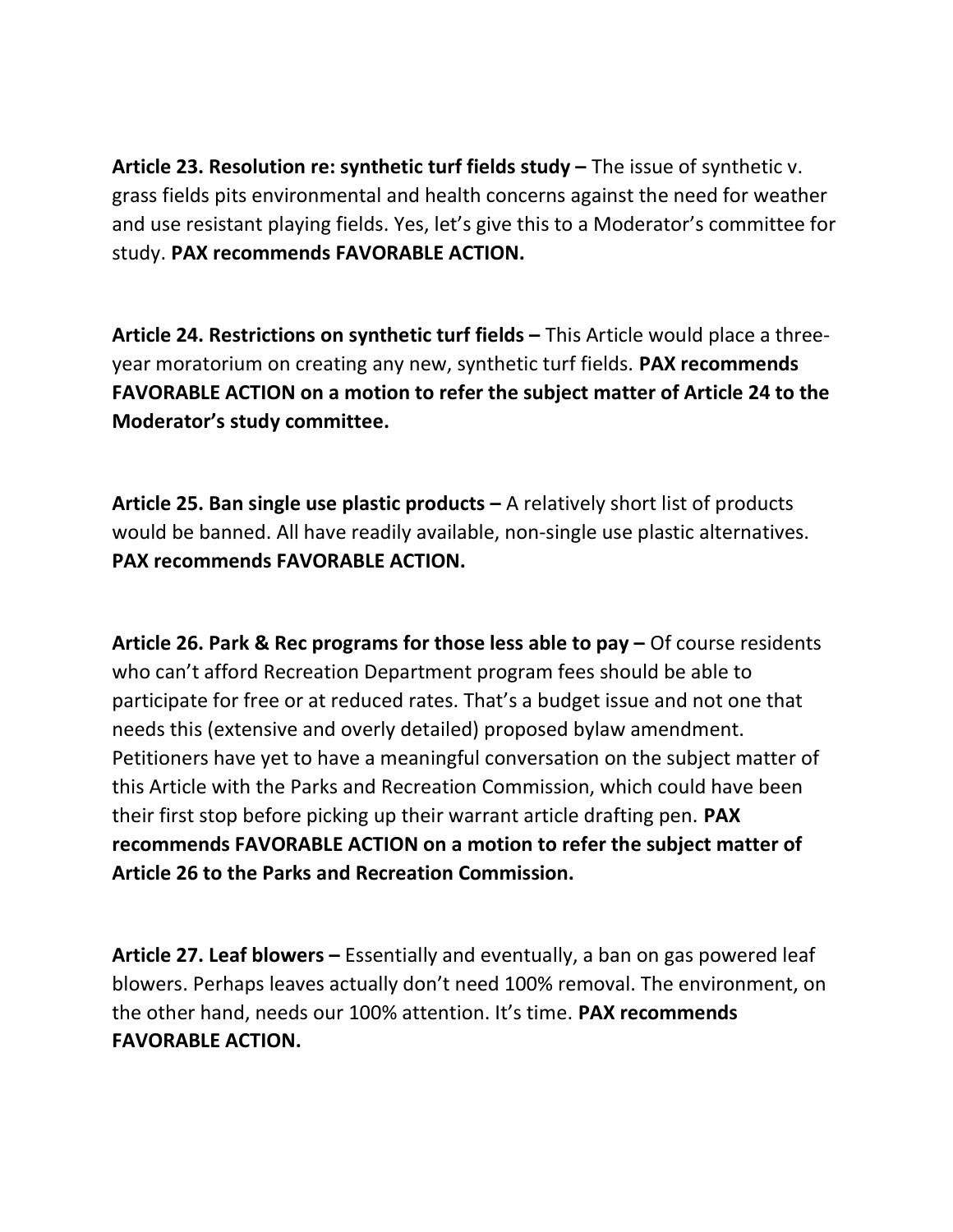Article 28. 16-17 year old voting  $-$  We support lowering the voting age, but don't see where a Home Rule petition will get us there. We support the Advisory Committee's substitute motion, which calls for the legislature to enact enabling legislation that would allow any city or town in Massachusetts to choose to lower the voting age in its local elections. Our conclusion is based on testimony from, and conversations with, the Vice Chair of Election Laws, State Representative (and PAX Board member) Tommy Vitolo. As a more likely path toward allowing 16-17 year olds to vote in our local elections, PAX recommends FAVORABLE ACTION on the Advisory Committee's substitute motion.

Article 29 – Non-citizen voting – See our explanation on Article 28. We fully support non-citizen voting in local elections, and see the Advisory Committee's substitute motion as the most likely path toward allowing that to become law. PAX recommends FAVORABLE ACTION on the Advisory Committee's substitute motion.

Article 31. Uber/Lyft ballot question – This is a fundamental workers-rights issue that has no business being put to the voters in a ballot question. Uber/Lyft and others will spend millions misleading voters, and will save multi-millions should the ballot question pass, all at the expense of their drivers. There's a bill pending in the legislature that will define these gig workers as employees. That will give them the right to earn at least a minimum wage, provide benefits, and allow them to bargain collectively should they choose to do so. Let the legislature do its job! PAX recommends FAVORABLE ACTION.

Article 32. End US embargo of Cuba – Town Meeting has taken this one up before and there's no harm in taking it up again. PAX recommends FAVORABLE ACTION.

Article 33. Codify the procedures for Town Meeting – We've heard this referred to as the "point of order" Article, and we agree. Let our duly elected Moderator do her job, which is moderating Town Meeting. Her authority derives from state